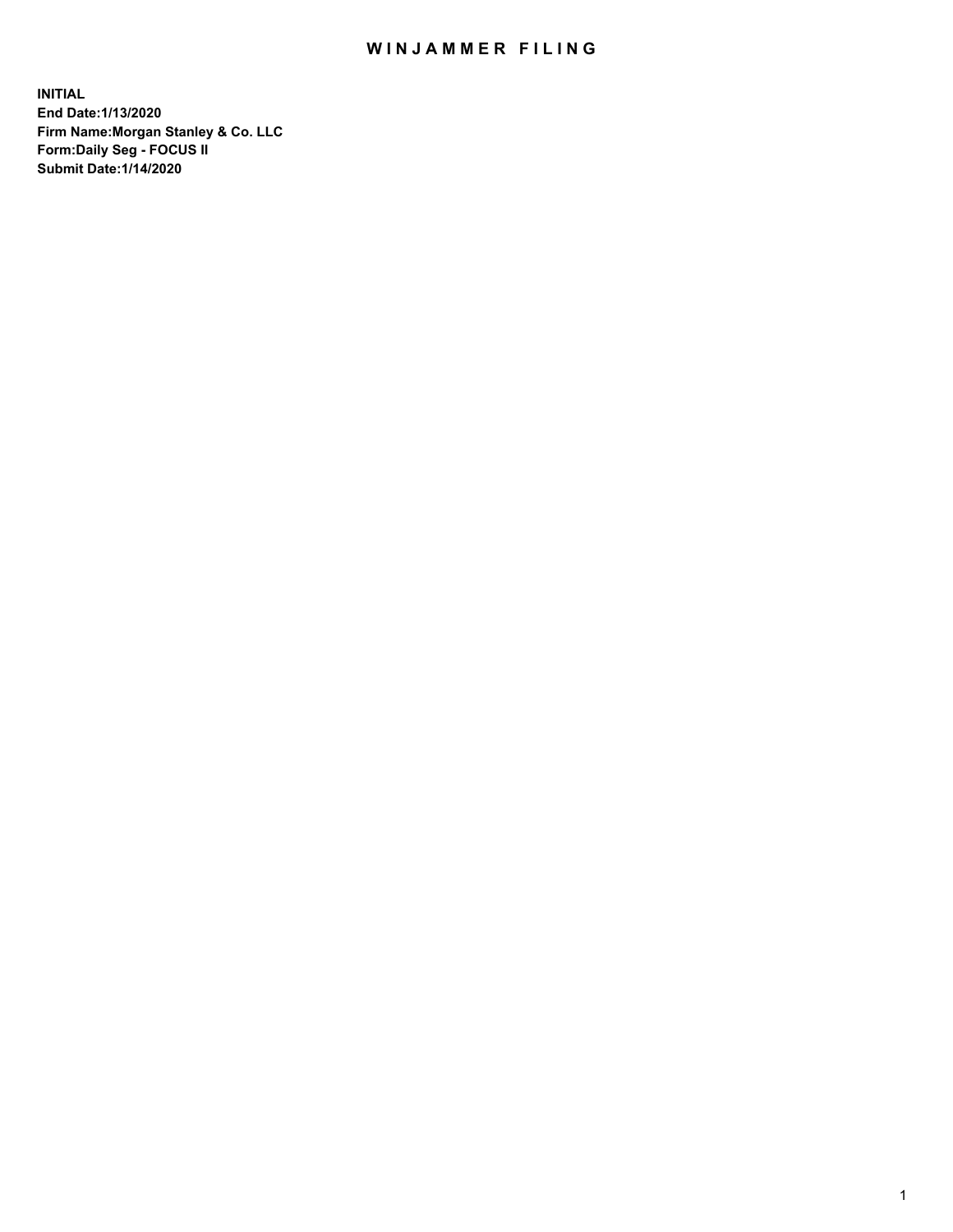**INITIAL End Date:1/13/2020 Firm Name:Morgan Stanley & Co. LLC Form:Daily Seg - FOCUS II Submit Date:1/14/2020 Daily Segregation - Cover Page**

| Name of Company                                                                                                                                                                                                                                                                                                                | Morgan Stanley & Co. LLC                                                     |
|--------------------------------------------------------------------------------------------------------------------------------------------------------------------------------------------------------------------------------------------------------------------------------------------------------------------------------|------------------------------------------------------------------------------|
| <b>Contact Name</b>                                                                                                                                                                                                                                                                                                            | <b>Ikram Shah</b>                                                            |
| <b>Contact Phone Number</b>                                                                                                                                                                                                                                                                                                    | 212-276-0963                                                                 |
| <b>Contact Email Address</b>                                                                                                                                                                                                                                                                                                   | Ikram.shah@morganstanley.com                                                 |
| FCM's Customer Segregated Funds Residual Interest Target (choose one):<br>a. Minimum dollar amount: ; or<br>b. Minimum percentage of customer segregated funds required:%; or<br>c. Dollar amount range between: and; or<br>d. Percentage range of customer segregated funds required between: % and %.                        | 235,000,000<br><u>0</u><br><u>00</u><br>0 Q                                  |
| FCM's Customer Secured Amount Funds Residual Interest Target (choose one):<br>a. Minimum dollar amount: ; or<br>b. Minimum percentage of customer secured funds required:%; or<br>c. Dollar amount range between: and; or<br>d. Percentage range of customer secured funds required between:% and%.                            | 140,000,000<br><u>0</u><br>$\underline{0}$ $\underline{0}$<br>0 <sup>0</sup> |
| FCM's Cleared Swaps Customer Collateral Residual Interest Target (choose one):<br>a. Minimum dollar amount: ; or<br>b. Minimum percentage of cleared swaps customer collateral required:% ; or<br>c. Dollar amount range between: and; or<br>d. Percentage range of cleared swaps customer collateral required between:% and%. | 92,000,000<br><u>0</u><br><u>00</u><br>00                                    |

Attach supporting documents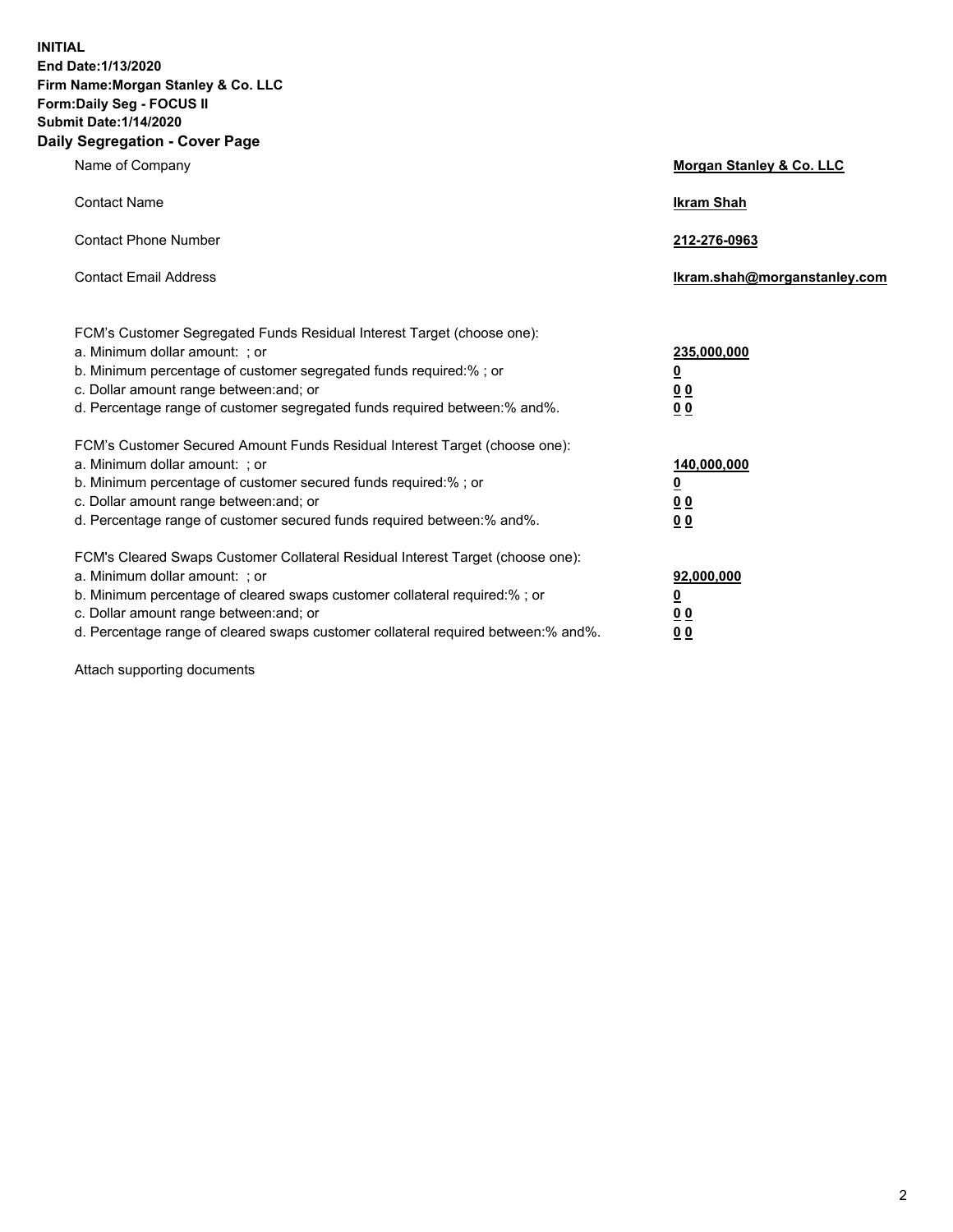## **INITIAL End Date:1/13/2020 Firm Name:Morgan Stanley & Co. LLC Form:Daily Seg - FOCUS II Submit Date:1/14/2020**

## **Daily Segregation - Secured Amounts**

|     | Foreign Futures and Foreign Options Secured Amounts                                                        |                                   |
|-----|------------------------------------------------------------------------------------------------------------|-----------------------------------|
|     | Amount required to be set aside pursuant to law, rule or regulation of a foreign                           | $0$ [7305]                        |
|     | government or a rule of a self-regulatory organization authorized thereunder                               |                                   |
| 1.  | Net ledger balance - Foreign Futures and Foreign Option Trading - All Customers                            |                                   |
|     | A. Cash                                                                                                    | 3,161,369,219 [7315]              |
|     | B. Securities (at market)                                                                                  | 2,149,432,010 [7317]              |
| 2.  | Net unrealized profit (loss) in open futures contracts traded on a foreign board of trade                  | 75,224,032 [7325]                 |
| 3.  | Exchange traded options                                                                                    |                                   |
|     | a. Market value of open option contracts purchased on a foreign board of trade                             | 4,305,607 [7335]                  |
|     | b. Market value of open contracts granted (sold) on a foreign board of trade                               | -8,832,347 [7337]                 |
| 4.  | Net equity (deficit) (add lines 1.2. and 3.)                                                               | 5,381,498,521 [7345]              |
| 5.  | Account liquidating to a deficit and account with a debit balances - gross amount                          | 73,087,742 [7351]                 |
|     | Less: amount offset by customer owned securities                                                           | -72,250,986 [7352] 836,756 [7354] |
| 6.  | Amount required to be set aside as the secured amount - Net Liquidating Equity                             | 5,382,335,277 [7355]              |
|     | Method (add lines 4 and 5)                                                                                 |                                   |
| 7.  | Greater of amount required to be set aside pursuant to foreign jurisdiction (above) or line<br>6.          | 5,382,335,277 [7360]              |
|     | FUNDS DEPOSITED IN SEPARATE REGULATION 30.7 ACCOUNTS                                                       |                                   |
| 1.  | Cash in banks                                                                                              |                                   |
|     | A. Banks located in the United States                                                                      | 541,590,299 [7500]                |
|     | B. Other banks qualified under Regulation 30.7                                                             | 427,760,010 [7520] 969,350,309    |
|     |                                                                                                            | [7530]                            |
| 2.  | <b>Securities</b>                                                                                          |                                   |
|     | A. In safekeeping with banks located in the United States                                                  | 242,890,923 [7540]                |
|     | B. In safekeeping with other banks qualified under Regulation 30.7                                         | 0 [7560] 242,890,923 [7570]       |
| 3.  | Equities with registered futures commission merchants                                                      |                                   |
|     | A. Cash                                                                                                    | 9,752,637 [7580]                  |
|     | <b>B.</b> Securities                                                                                       | $0$ [7590]                        |
|     | C. Unrealized gain (loss) on open futures contracts                                                        | 5,788,935 [7600]                  |
|     | D. Value of long option contracts                                                                          | $0$ [7610]                        |
|     | E. Value of short option contracts                                                                         | 0 [7615] 15,541,572 [7620]        |
| 4.  | Amounts held by clearing organizations of foreign boards of trade                                          |                                   |
|     | A. Cash                                                                                                    | $0$ [7640]                        |
|     | <b>B.</b> Securities                                                                                       | $0$ [7650]                        |
|     | C. Amount due to (from) clearing organization - daily variation                                            | $0$ [7660]                        |
|     | D. Value of long option contracts                                                                          | $0$ [7670]                        |
|     | E. Value of short option contracts                                                                         | 0 [7675] 0 [7680]                 |
| 5.  | Amounts held by members of foreign boards of trade                                                         |                                   |
|     | A. Cash                                                                                                    | 2,375,520,578 [7700]              |
|     | <b>B.</b> Securities                                                                                       | 1,906,541,088 [7710]              |
|     | C. Unrealized gain (loss) on open futures contracts                                                        | 69,435,097 [7720]                 |
|     | D. Value of long option contracts                                                                          | 4,305,607 [7730]                  |
|     | E. Value of short option contracts                                                                         | -8,832,347 [7735] 4,346,970,023   |
|     |                                                                                                            | [7740]                            |
| 6.  | Amounts with other depositories designated by a foreign board of trade                                     | $0$ [7760]                        |
| 7.  | Segregated funds on hand                                                                                   | $0$ [7765]                        |
| 8.  | Total funds in separate section 30.7 accounts                                                              | 5,574,752,827 [7770]              |
| 9.  | Excess (deficiency) Set Aside for Secured Amount (subtract line 7 Secured Statement<br>Page 1 from Line 8) | 192,417,550 [7380]                |
| 10. | Management Target Amount for Excess funds in separate section 30.7 accounts                                | 140,000,000 [7780]                |
|     |                                                                                                            |                                   |

- 
- 11. Excess (deficiency) funds in separate 30.7 accounts over (under) Management Target **52,417,550** [7785]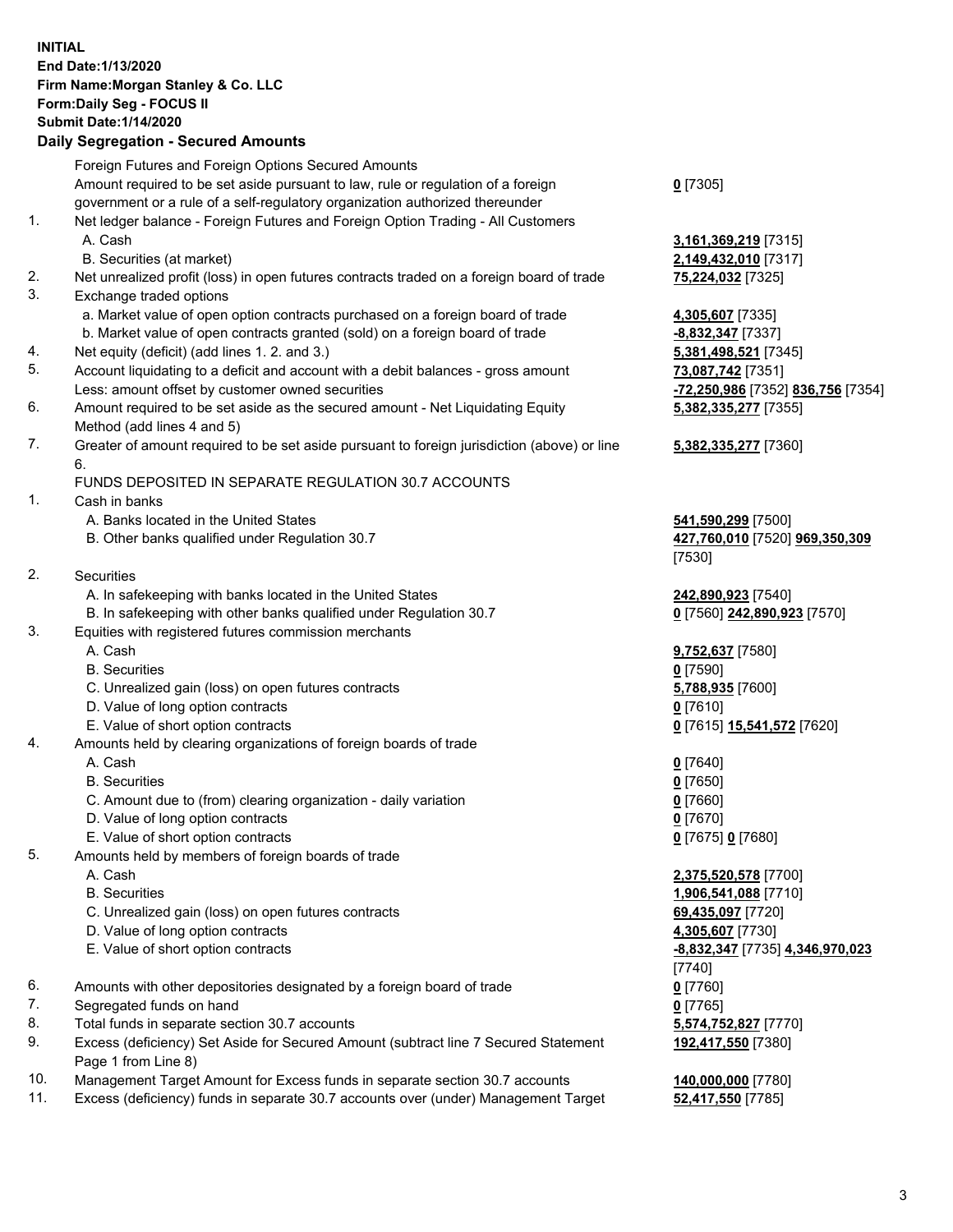**INITIAL End Date:1/13/2020 Firm Name:Morgan Stanley & Co. LLC Form:Daily Seg - FOCUS II Submit Date:1/14/2020 Daily Segregation - Segregation Statement** SEGREGATION REQUIREMENTS(Section 4d(2) of the CEAct) 1. Net ledger balance A. Cash **9,828,406,118** [7010] B. Securities (at market) **6,081,263,932** [7020] 2. Net unrealized profit (loss) in open futures contracts traded on a contract market **1,482,815,278** [7030] 3. Exchange traded options A. Add market value of open option contracts purchased on a contract market **308,022,713** [7032] B. Deduct market value of open option contracts granted (sold) on a contract market **-279,259,849** [7033] 4. Net equity (deficit) (add lines 1, 2 and 3) **17,421,248,192** [7040] 5. Accounts liquidating to a deficit and accounts with debit balances - gross amount **283,847,325** [7045] Less: amount offset by customer securities **-282,955,901** [7047] **891,424** [7050] 6. Amount required to be segregated (add lines 4 and 5) **17,422,139,616** [7060] FUNDS IN SEGREGATED ACCOUNTS 7. Deposited in segregated funds bank accounts A. Cash **3,980,616,119** [7070] B. Securities representing investments of customers' funds (at market) **0** [7080] C. Securities held for particular customers or option customers in lieu of cash (at market) **750,383,123** [7090] 8. Margins on deposit with derivatives clearing organizations of contract markets A. Cash **7,438,349,515** [7100] B. Securities representing investments of customers' funds (at market) **0** [7110] C. Securities held for particular customers or option customers in lieu of cash (at market) **5,330,880,809** [7120] 9. Net settlement from (to) derivatives clearing organizations of contract markets **176,242,534** [7130] 10. Exchange traded options A. Value of open long option contracts **308,022,713** [7132] B. Value of open short option contracts **-279,259,849** [7133] 11. Net equities with other FCMs A. Net liquidating equity **2,844,536** [7140] B. Securities representing investments of customers' funds (at market) **0** [7160] C. Securities held for particular customers or option customers in lieu of cash (at market) **0** [7170] 12. Segregated funds on hand **0** [7150] 13. Total amount in segregation (add lines 7 through 12) **17,708,079,500** [7180] 14. Excess (deficiency) funds in segregation (subtract line 6 from line 13) **285,939,884** [7190] 15. Management Target Amount for Excess funds in segregation **235,000,000** [7194] 16. Excess (deficiency) funds in segregation over (under) Management Target Amount **50,939,884** [7198]

Excess